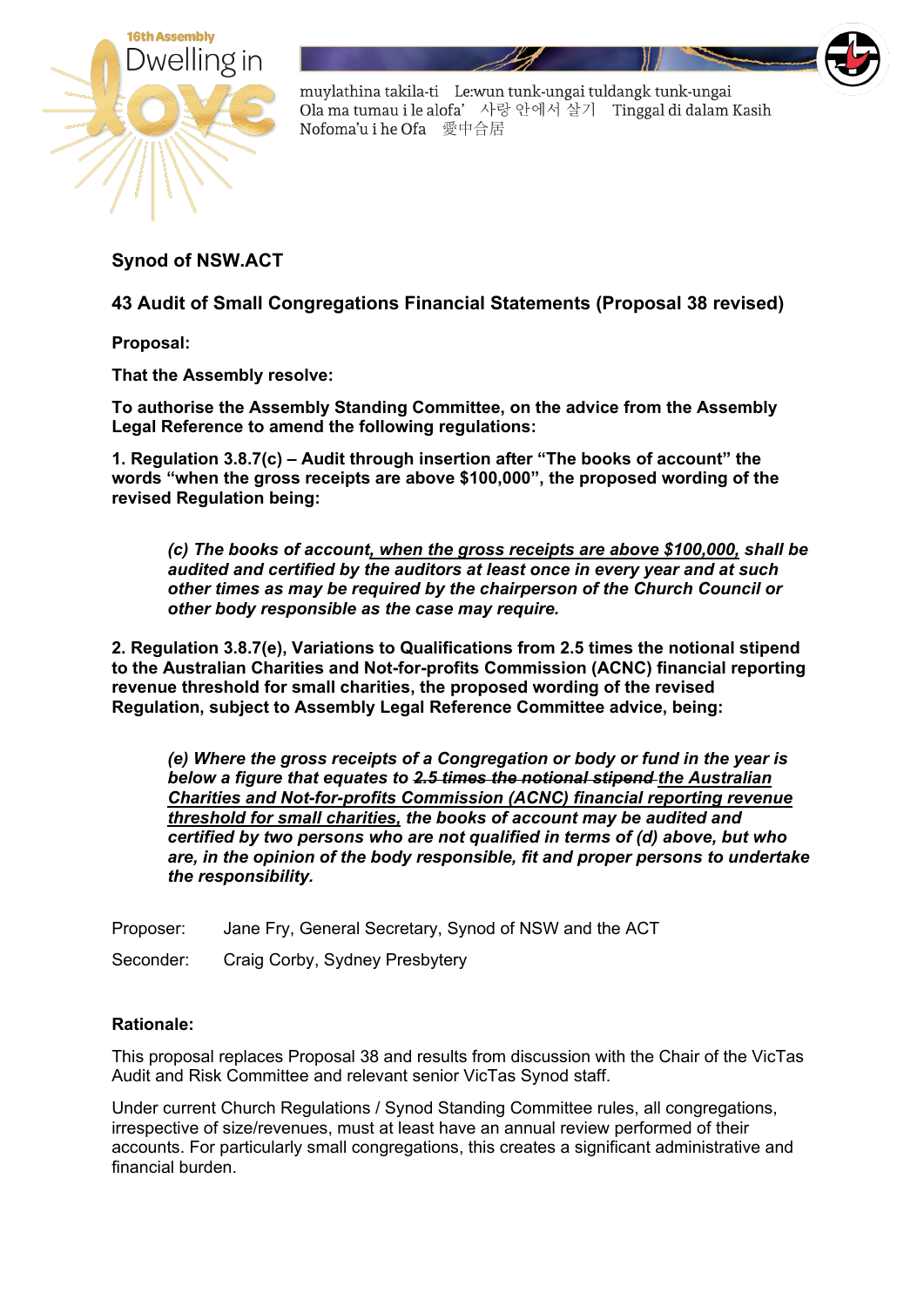

Regulation 3.8.7(c), Audit, requires that books of account for church organisation to be audited and certified by auditors at least once per year.

Regulation 3.8.7(e), Variations to Qualifications, allows an organisation with gross receipts below 2.5 times the notional stipend to have their books of account audited and certified by two person who are not qualified auditors, but who are, in the opinion of the body responsible, fit and proper persons.

In seeking to fulfil the requirements of the Regulations, many congregations have noted challenges in finding an auditor, or even a reviewer, that could complete the work at an affordable price. The present interpretation of the threshold, within both the NSW-ACT and VicTas Synods, for the allowing two people from within the congregation to sign the accounts is \$150,000 being approx. 2.5 times the notional stipend.

Congregations historically met their audit requirements through members of their congregation, who had the appropriate qualifications or experience, volunteering or performing the work for a very low fee. As congregation membership has aged and often declined, many congregations no longer have suitably qualified persons within their membership to perform their annual audit / review, independent of the Treasurer. Many of our congregations are fortunate to have a single 'financially minded' person in their membership who generally takes on the role of Treasurer.

Congregations are therefore faced with finding a person within their local community to perform the work for a fee, often at market rates similar to what a small business would pay, and often can be much more depending on the financial context and records of the congregation. Further, for some more regional congregations, there can be a challenge in finding any suitably qualified persons in the local community who has capacity to take on this work, even for a fee.

Clarity and achievability of rules are key 'cultural drivers' of behaviour. Increased noncompliance with internal rules/controls can be expected where those rules are unclear or inconsistent, are not well communicated, or are not designed to be practical and achievable in practice. Lack of alignment between church reporting requirements from those set by government bodies is a source of confusion and drives lack of clarity.

Current requirements on congregations require a congregation treasurer to be actively aware of and to interpret the Regulations and the ruling by the Synod Standing Committee, then calculate 2.5 times the notional stipend for that income year and then apply that to their context. Additionally, different interpretations have been taken of 'a fit and proper person' under Regulation 3.8.7 (e). This lack of clarity not only creates an administrative burden to follow but also creates barriers to persons being aware of and correctly understanding and following the requirements. Further to this, for many smaller congregations it is impractical, or even unachievable, to meet these requirements. This creates an amount of stress for those treasurers and Church Councils faced with either spending funds that may not be available (or may be better used for other purposes) or not following the rules stipulated by the Church.

The requirement to have an independent external audit or review of accounts performed is a key control in managing financial risks of an entity. However, as with all risk management, the materiality of the risk should be considered when designing controls. Equally, the cost (in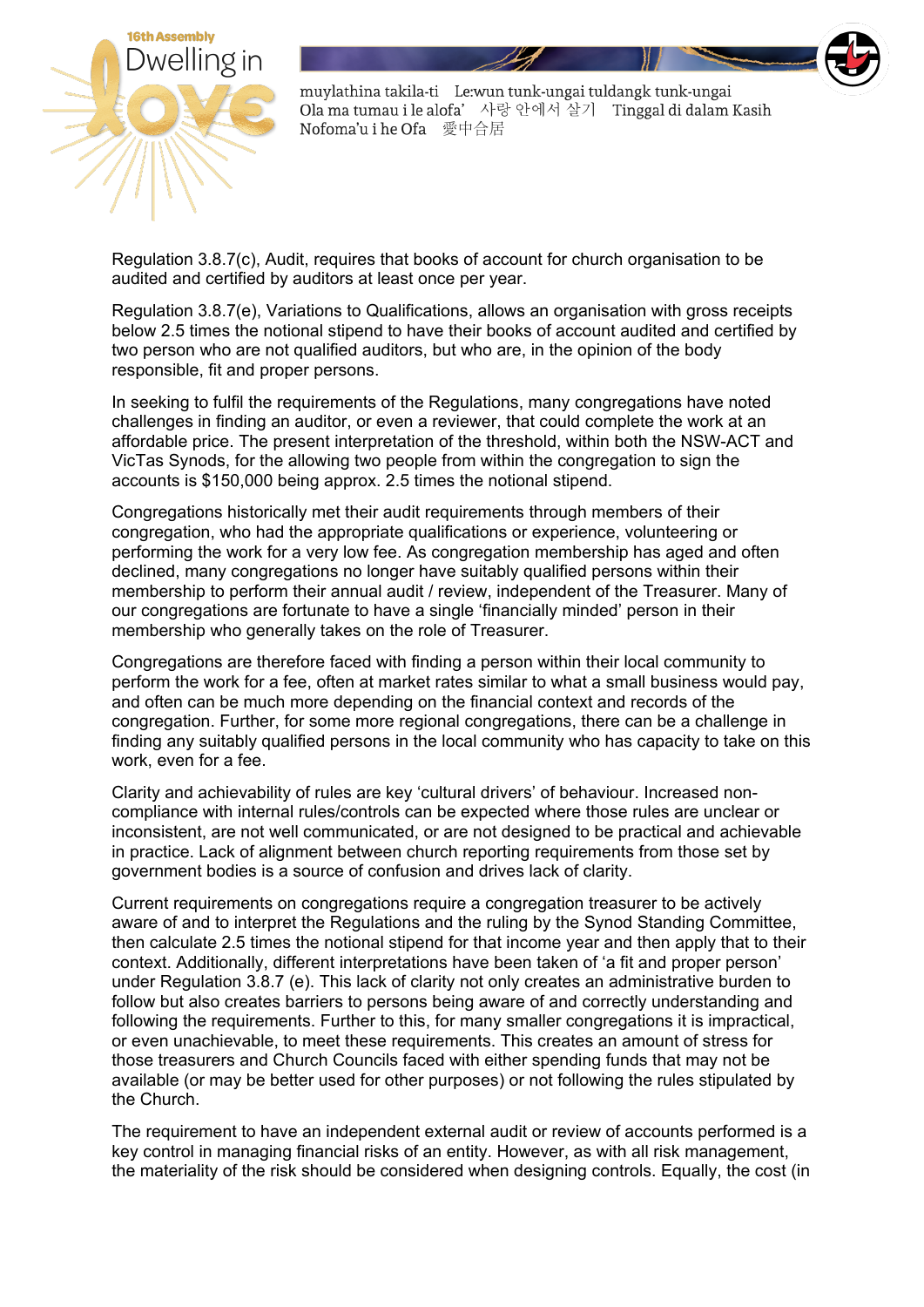

terms of both time and money) of any controls should be taken into consideration against the materiality of the risk. The current audit requirements infer that the risk of inaccurate financial reporting and/or inadequate financial oversight within any congregation is considered by the Church to be great enough to require an annual independent review performed, irrespective of the size or context of that congregation. While this may have been a reasonable position to take in the past, given the current context of congregations generally, as detailed above, and the challenges and costs related to appointing an auditor/reviewer, it is considered time to reconsider this balance.

Three potential options were considered in developing this proposal and Option 2 below is proposed:

- Option 1: Maintain the status quo under this option there is no change the existing audit requirements.
- Option 2: Reduced audit and review requirements (Proposed option) this option proposes to amend the audit requirements so as to increase the threshold for having a full audit performed to the ACNC small charity revenue reporting threshold of \$500K in gross revenue, and to have a lower limit for the requirement to have a reviewed performed. It is proposed this lower limit be \$100K of gross receipts, whereby if a congregation's gross receipts fall below this threshold they are not required to have a review or audit performed. This is seen as a balanced response and is the proposed option.
- Option 3: Align to ACNC requirements this option would amend the audit requirements to align to the requirements set by the ACNC.

| <b>Annual Gross</b>   | <b>Congregations</b> |     | <b>Option 1</b>              | <b>Option 2 Proposed</b>            | <b>Option 3</b>                     |
|-----------------------|----------------------|-----|------------------------------|-------------------------------------|-------------------------------------|
| <b>Receipts</b>       | #                    | %   | <b>Remain</b><br>unchanged   | (Reduced<br>requirements)           | (Aligned to ACNC)                   |
| >\$1 million          | 4                    | 2%  | Audit required               | <b>Audit required</b>               | Audit required                      |
| >\$500K - \$1 million | 5                    | 2%  | Audit required               | Audit required                      | Option to audit or<br><b>review</b> |
| >\$250K - \$500K      | 29                   | 11% | Audit required               | Option to audit or<br>review        | Option to audit or<br>review        |
| >\$150K - \$250K      | 35                   | 13% | Audit required               | Option to audit or<br><b>review</b> | No audit or review<br>required      |
| \$100K - \$150K       | 42                   | 16% | Option to audit or<br>review | Option to audit or<br><b>review</b> | No audit or review<br>required      |
| Less than \$100K      | 149                  | 56% | Option to audit or<br>review | No audit or review<br>required      | No audit or review<br>required      |

A comparison of the options shows utilising Vic/Tas Synod reporting numbers shows:

*Note the above figures are based on annual survey data from the 264 congregations that completed the 2020 Financial Return form. This is the latest data available however was a relatively low survey return rate from the 425 congregations that participate in the survey.*